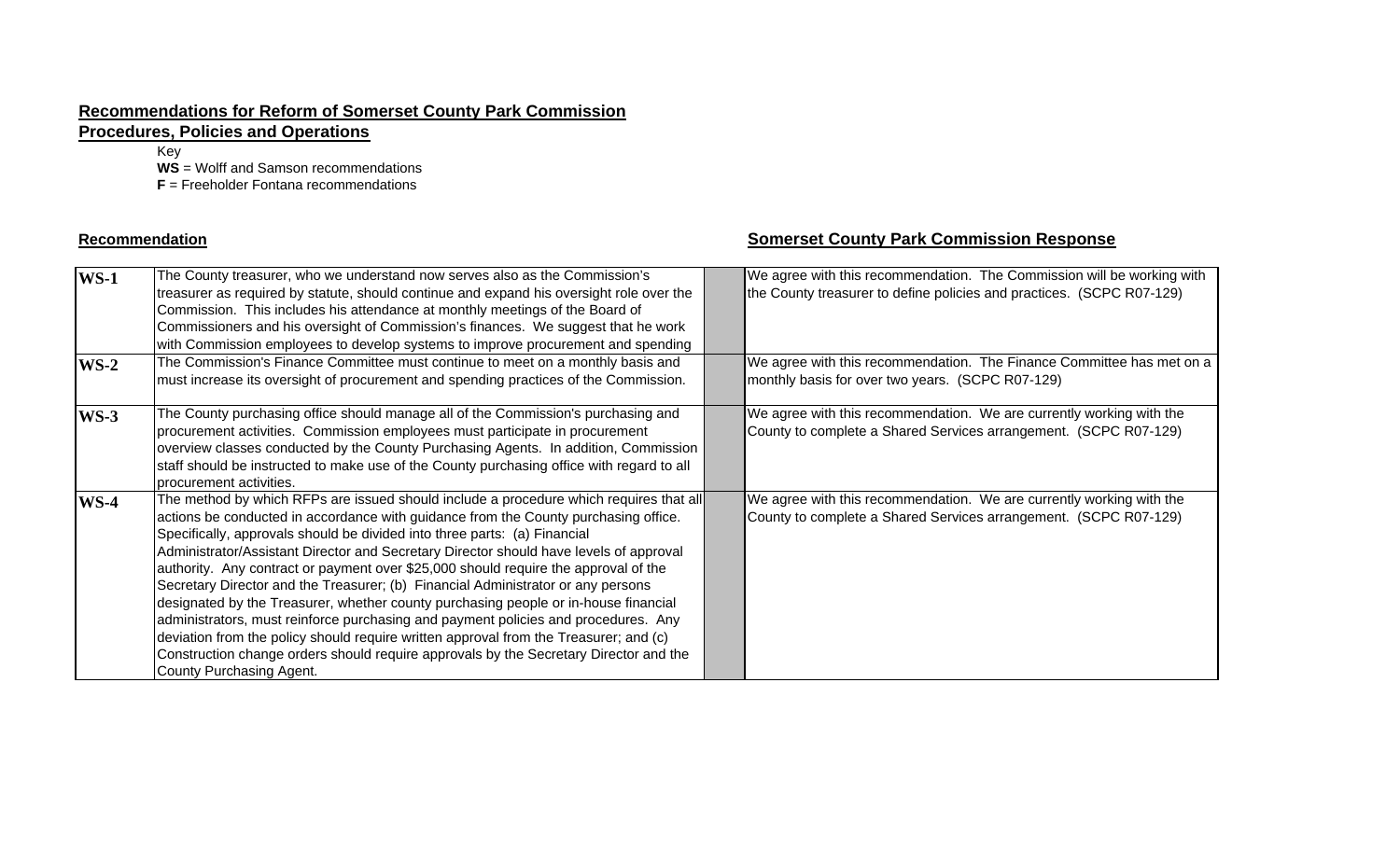|             | Recommendation                                                                                                                                                                                                                                                                                                                                                                                                                                                                                                                                                                                                                                                                                                                                                                                                         | <b>Somerset County Park Commission Response</b>                                                                                                                                                                                                                                                                                                                                                                                                                                                                                                                                                                                                                                                             |  |
|-------------|------------------------------------------------------------------------------------------------------------------------------------------------------------------------------------------------------------------------------------------------------------------------------------------------------------------------------------------------------------------------------------------------------------------------------------------------------------------------------------------------------------------------------------------------------------------------------------------------------------------------------------------------------------------------------------------------------------------------------------------------------------------------------------------------------------------------|-------------------------------------------------------------------------------------------------------------------------------------------------------------------------------------------------------------------------------------------------------------------------------------------------------------------------------------------------------------------------------------------------------------------------------------------------------------------------------------------------------------------------------------------------------------------------------------------------------------------------------------------------------------------------------------------------------------|--|
| $WS-5$      | Financial oversight must include a through review of the Commission's policy on the use<br>of Commission-issued vehicles and Commissioned-owned homes occupied by<br>Commission employees and their families. Specifically, the Commission may wish to<br>consider a policy of pool vehicles available at headquarters rather than free use of<br>vehicles that employees apparently utilize, with free gasoline, for uses which include non-<br>business uses. In addition, the eleven homes owned by the Commission should each be<br>analyzed and a determination made as to whether the monthly rents are at appropriate,<br>market-based levels. In addition, inquiry should be made as to the circumstances<br>surrounding various improvements, paid fro by the Commission, to a number of these<br>residences. | We agree with this recommendation. The policy for automobiles and<br>employees living in Commission-owned residences has been in effect since<br>the early 1960's. In cooperation with the County, the Park Commission will<br>make the Park Commission on cars compliment the County's policy. With<br>regard to the use of Commission-owned residences, we believe there are<br>legitimate reasons to protect the County's investment in the park system by<br>maintaining around the clock supervision, however, the Commission agrees<br>that the entire policy needs to be reviewed and updated to remove any<br>perception that these community assets are not being used properly.<br>(SCPC R07-129) |  |
| $WS-6$      | While significant improvements have been made to the protocol for Commission<br>expenditures, the history of expenditures that did not have a clear nexus to the business<br>of the Commission is disturbing. Systems must be immediately developed and<br>implemented to ensure that purchase orders are signed and certified, and requisition<br>forms, with supervisor signatures, are utilized for each and every employee<br>reimbursement. In this regard, our lengthy discussion of the payments made to<br>Complete Electric is instructive. Invoices must contain itemization of charges. both labor<br>as well as materials and supply, and supervisory approvals, with Finance Committee<br>oversight, are essential for all purchases.                                                                     | We agree with this recommendation. These procedures have been in effect<br>for the past two years and have been further amended to include the self-<br>imposed lowering of the Commission's bid threshold from \$29,500 to<br>\$17,500 to avoid confusion and to create a safe harbor. (SCPC R07-129)                                                                                                                                                                                                                                                                                                                                                                                                      |  |
| <b>WS-7</b> | The Commission and the County should consider moving the engineering and<br>construction functions of the Commission into the County's existing engineering and<br>construction departments. It is expected that the County can more efficiently and cost-<br>effectively provide these function either through the County Public Works Department or<br>other wise. At such time as procurement practices and construction management<br>activities at the Commission improve and are conducted in accordance with proper<br>procedures and oversight, consideration can be given to transferring these functions<br>back to trained Commission personnel                                                                                                                                                             | We agree with this recommendation. We are currently working with the<br>County to complete a Shared Services arrangement. (SCPC R07-129)                                                                                                                                                                                                                                                                                                                                                                                                                                                                                                                                                                    |  |
| $WS-8$      | Reorganization of Commission management should be considered to eliminate<br>interference and encroachment by Commissioners in day-to-day activities and decisions.<br>Organizational reporting and approval lines between the Secretary Director and the<br>Assistant Director should be clarified and strictly enforced, and adherence to existing<br>organization structure should be followed so that adopted policies and procedures can be<br>implemented.                                                                                                                                                                                                                                                                                                                                                       | We agree with this recommendation. The Park Commission will review and<br>implement policy to clarify the proper role of the Commissioners. (SCPC<br>R07-129)                                                                                                                                                                                                                                                                                                                                                                                                                                                                                                                                               |  |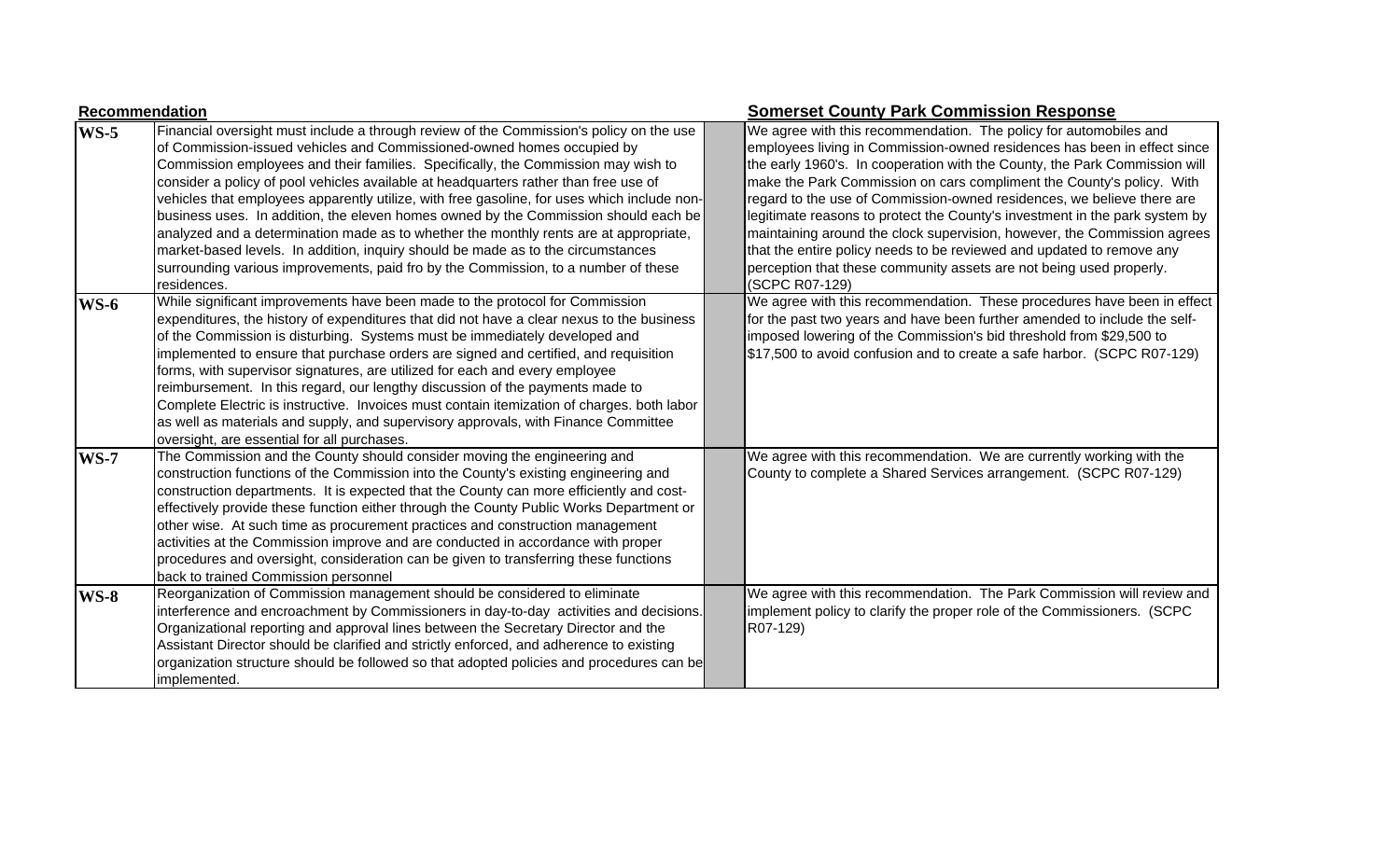|              | <b>Recommendation</b>                                                                                                                                                                                                                                                                                                                                                                                                                                                                                                                                                                                                                                                                                                                                                                                                                                                                                                                                                                                                                                                                                                                                                                                  | <b>Somerset County Park Commission Response</b>                                                                                                                                                                                                            |
|--------------|--------------------------------------------------------------------------------------------------------------------------------------------------------------------------------------------------------------------------------------------------------------------------------------------------------------------------------------------------------------------------------------------------------------------------------------------------------------------------------------------------------------------------------------------------------------------------------------------------------------------------------------------------------------------------------------------------------------------------------------------------------------------------------------------------------------------------------------------------------------------------------------------------------------------------------------------------------------------------------------------------------------------------------------------------------------------------------------------------------------------------------------------------------------------------------------------------------|------------------------------------------------------------------------------------------------------------------------------------------------------------------------------------------------------------------------------------------------------------|
| <b>WS-9</b>  | Individuals currently responsible for day-to-day administrative oversight: finance and<br>procurement, construction and engineering, planning and management should be<br>evaluated by an independent party and, in appropriate cases, replaced (either through<br>termination or reassignment) either because of their individual ineffectiveness, their<br>indifference to proper practices or their demonstrated inability to work within appropriate<br>Commission governance practices.                                                                                                                                                                                                                                                                                                                                                                                                                                                                                                                                                                                                                                                                                                           | We agree with this recommendation. The Park Commission will<br>commission and independent third party consultant, chosen with the<br>approval of the Board of Chosen Freeholders, to assist us in evaluating our<br>current administrators. (SCPC R07-129) |
| <b>WS-10</b> | Document management within the Finance Department must be significantly improved.<br>One or more Commission employees must be charged with organizing documents and<br>preparing reports relative to expenditure in order than proper financial controls are<br>achieved and maintained.                                                                                                                                                                                                                                                                                                                                                                                                                                                                                                                                                                                                                                                                                                                                                                                                                                                                                                               | We agree with recommendation. This procedure has been in effect for over<br>two years. (SCPC R07-129)                                                                                                                                                      |
| <b>WS-11</b> | Significant education is required to explain to Commission personnel the requirements<br>of, and the benefits of, the public bidding laws. The Commission's departments need to<br>be better informed about the public bidding process so that they fully appreciate the legal<br>requirements to conduct public bidding and that public bidding does not diminish their<br>ability to thoroughly investigate available vendors and select the most advantageous<br>products for acquisition based on all of the relevant factors. It is our finding that many<br>employees at the Commission have the inaccurate perception than the public bidding<br>process is too rigid to permit them to obtain the best goods and services than they<br>require to fulfill there responsibilities. The training that we recommend should be done<br>through formal presentation to relevant department staff and followed up with a clear,<br>concise written overview of the public bidding process and waiver requirements. The<br>creation of a forma purchasing department might be appropriate to implement these<br>changes. An upgrade to the technological and human resources of the Commission in the | We agree with this recommendation. An educational program has been in<br>effect for over two years. (SCPC R07-129)                                                                                                                                         |
| <b>WS-12</b> | The issue relating to the failure to collect sales tax on the Commission's sales of cigars<br>has apparently been rectified.                                                                                                                                                                                                                                                                                                                                                                                                                                                                                                                                                                                                                                                                                                                                                                                                                                                                                                                                                                                                                                                                           | We agree with this recommendation. This oversight has been corrected and<br>all monies owed for prior sales tax has been paid. (SCPC R07-129)                                                                                                              |
| <b>WS-13</b> | With respect to the foundation, improvements to protocols have already been<br>implemented, including quarterly meetings of the trustees and officers to discuss<br>expenditures. It may be advisable for the Foundation to utilize more of the funds it has<br>collected to carry out its stated purposes. In addition, it is essential that the Foundation's<br>governing documents be amended to correct the various inaccuracies referenced above<br>(e.g., to reflect that there are no members; to reflect the proper number of meeting in<br>each calendar year). Finally, the Foundation must make its required annual report filings<br>with the State of New Jersey and maintain those filings in a current condition.                                                                                                                                                                                                                                                                                                                                                                                                                                                                       | We agree with this recommendation. These protocols have been in place<br>for over two years. (SCPC R07-129)                                                                                                                                                |
|              |                                                                                                                                                                                                                                                                                                                                                                                                                                                                                                                                                                                                                                                                                                                                                                                                                                                                                                                                                                                                                                                                                                                                                                                                        |                                                                                                                                                                                                                                                            |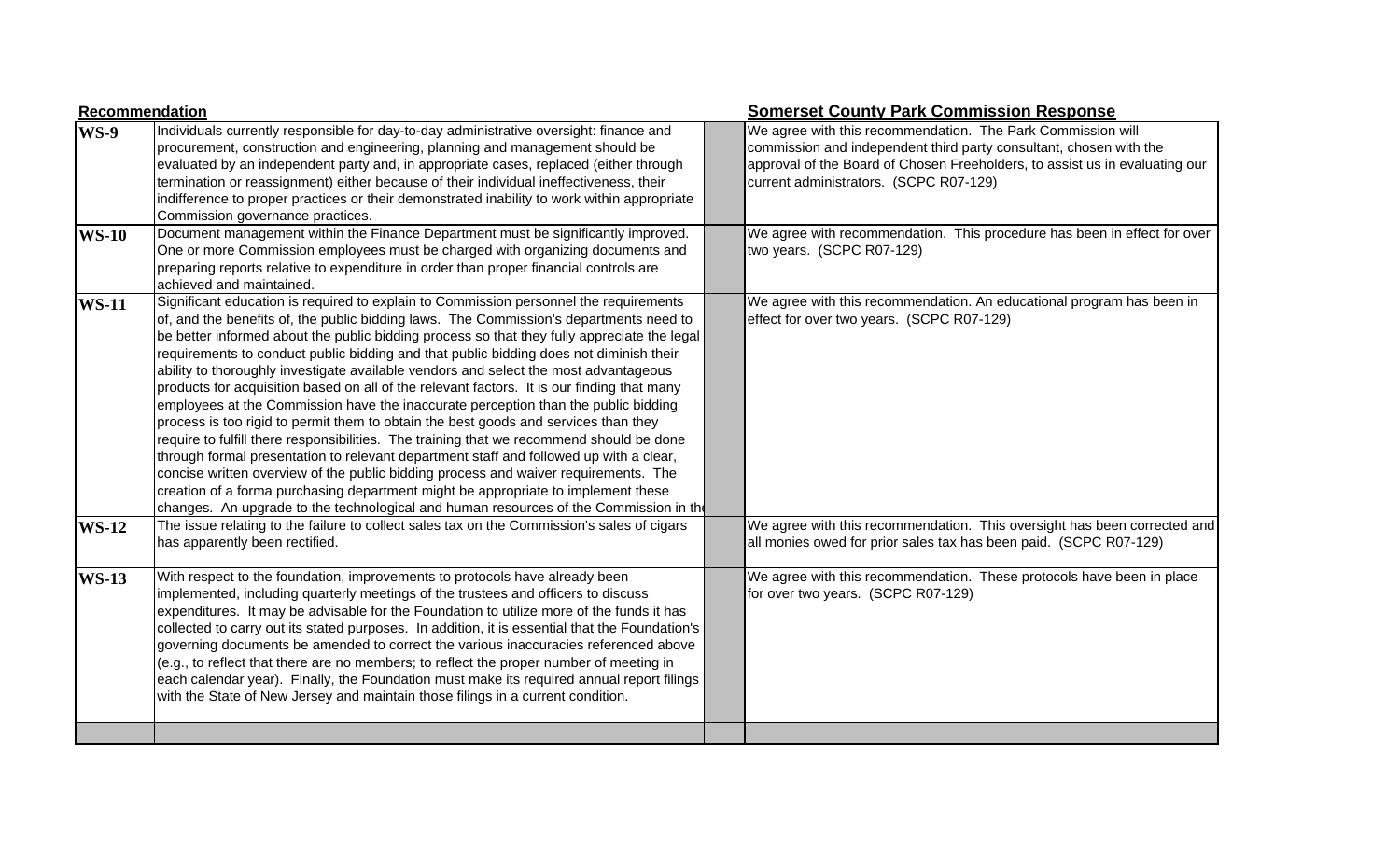|       | <b>Recommendation</b>                                                                                                                                                                                                                                                                                                                                                                                                                                                                                                                                                                                                                                                                                                                          | <b>Somerset County Park Commission Response</b>                                                                                                                                                                                                                                                                                                                                                                                                                                                                                  |
|-------|------------------------------------------------------------------------------------------------------------------------------------------------------------------------------------------------------------------------------------------------------------------------------------------------------------------------------------------------------------------------------------------------------------------------------------------------------------------------------------------------------------------------------------------------------------------------------------------------------------------------------------------------------------------------------------------------------------------------------------------------|----------------------------------------------------------------------------------------------------------------------------------------------------------------------------------------------------------------------------------------------------------------------------------------------------------------------------------------------------------------------------------------------------------------------------------------------------------------------------------------------------------------------------------|
| $F-1$ | The Wolff & Samson report indicates that the County Treasurer now serves as the<br>Commission Treasurer. I understand that this action has already occurred since our<br>formal appointment of Brian Newman as County treasurer in 2005. As per the<br>recommendation, this should continue.                                                                                                                                                                                                                                                                                                                                                                                                                                                   | Agreed - consistent with the Report and Resolution. (SCPC R07-                                                                                                                                                                                                                                                                                                                                                                                                                                                                   |
| $F-2$ | The second recommendation regarding mandated monthly meetings of the<br>Commission's Finance Committee should be complied with.                                                                                                                                                                                                                                                                                                                                                                                                                                                                                                                                                                                                                | Agreed - consistent with the Report and Resolution. (SCPC R07-                                                                                                                                                                                                                                                                                                                                                                                                                                                                   |
| $F-3$ | Recommendation #3 in the report provides that the County Purchasing Office should<br>manage all of the Commission's purchasing and procurement activities. I believe that<br>this recommendation should be fortified: not only should the County manage the<br>Commission's purchasing and procurement activities, but those activities also should<br>actually be consolidated within existing County Departments. Those functions should be<br>folded into the County so that the County CFO an County Purchasing Agent must<br>approve all purchases orders before issued. In other words, not one dollar should be<br>paid from Park Commission funds unless it is approved in accordance with County<br>protocol and by County personnel. | Agreed - consistent with the Report and Resolution. (SCPC R07-                                                                                                                                                                                                                                                                                                                                                                                                                                                                   |
| $F-4$ | The report requires that RFP's issued should be done in accordance with County policy.<br>I believe this recommendation should also be strengthened and it should provide that any<br>RFPs issued should not only be done in accordance with specific County policies, but<br>again that all requests must be specifically approved by the County CFO or his staff and<br>the County Purchasing Agent.                                                                                                                                                                                                                                                                                                                                         | Agreed - consistent with the Report and Resolution. (SCPC R07-                                                                                                                                                                                                                                                                                                                                                                                                                                                                   |
| $F-5$ | The report indicates that Commission policies regarding the use of automobiles and<br>houses on County Parks should be reconsidered. The existing Commission policy was<br>severely criticized in the Wolff & Samson report. We concur with this severe criticism but<br>I would also recommend:                                                                                                                                                                                                                                                                                                                                                                                                                                               | Agreed - consistent with the Report and Resolution, subject to the following<br>Iclarification:                                                                                                                                                                                                                                                                                                                                                                                                                                  |
|       | (i) We should direct that the Somerset County Car Policy be adopted by the Park<br>Commission and that, accordingly, a County Committee should be established to<br>determine which, if any, automobiles should be taken home by Park Commission staff.                                                                                                                                                                                                                                                                                                                                                                                                                                                                                        | The SCPC believes that with regard to Supplement 5(ii)(5) that it is neither<br>fair nor reasonable to seek retroactive rent reimbursement from the SCPC<br>employees since each rental was approved by the SCPC and entered into<br>pursuant to written policy; moreover, the SCPC is urging the Freeholders<br>when considering FMV that it consider the custom and usage in the industry<br>in New Jersey for establishing similar rental values when assessing<br>appropriate prospective rent for staff housing. (SCPC R07- |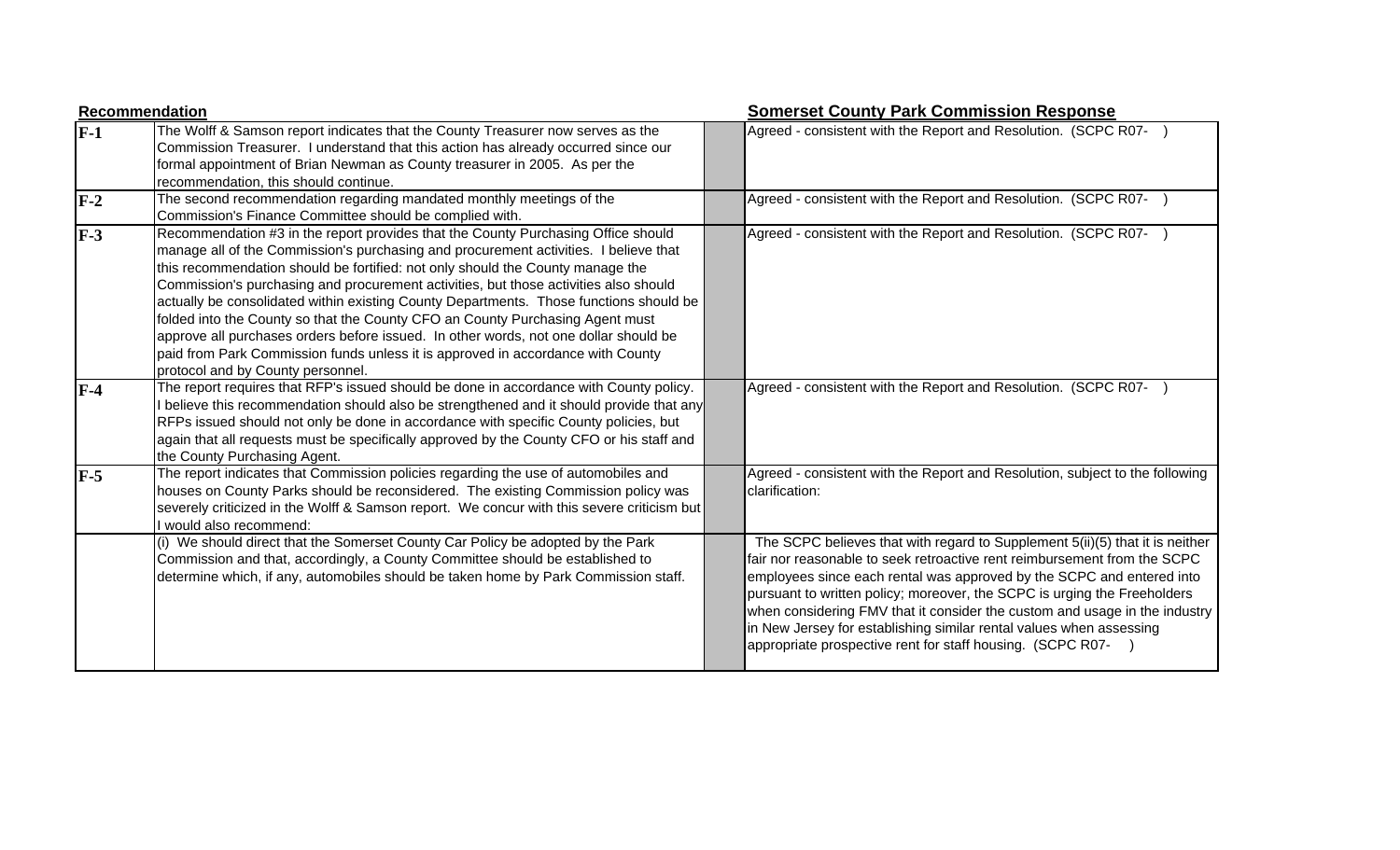|                    | <b>Recommendation</b>                                                                                                                                                                                                                                                                                                                                                                                                                                                                                                                   |  | <b>Somerset County Park Commission Response</b>                                                 |  |
|--------------------|-----------------------------------------------------------------------------------------------------------------------------------------------------------------------------------------------------------------------------------------------------------------------------------------------------------------------------------------------------------------------------------------------------------------------------------------------------------------------------------------------------------------------------------------|--|-------------------------------------------------------------------------------------------------|--|
| $F-5$<br>continued | The County policy establishes a car pool so that employees may use vehicles for<br>specific County business on a requisition basis. That policy should be adopted and<br>follows no later than September 1, 2007 so that each Commission vehicle and use by the<br>specific employee that are outlined in the Wolff & Samson report should be evaluated<br>against that policy no later than that date. Wherever legally possible, the Commission<br>should seek reimbursement for gasoline consumed for non-worked related car travel. |  |                                                                                                 |  |
|                    | (ii) With regards to housing, a new housing policy needs to be adopted and we would<br>direct the Park Commission to adopt a new policy in order to protect those public assets.<br>The elements that should be included within that policy include:                                                                                                                                                                                                                                                                                    |  |                                                                                                 |  |
|                    | (1) The fair market rental for each house should be determined by an independent<br>appraiser as soon as possible;                                                                                                                                                                                                                                                                                                                                                                                                                      |  |                                                                                                 |  |
|                    | (2) each employee occupying any house will be required to pay the fair market rental<br>as soon as that amount is established by the appraiser;                                                                                                                                                                                                                                                                                                                                                                                         |  |                                                                                                 |  |
|                    | (3) the salary of each employee who occupies a house will be evaluated by the<br>County to determine if their current compensation level was discounted as a result of any<br>less than fair market rental;                                                                                                                                                                                                                                                                                                                             |  |                                                                                                 |  |
|                    | (4) all utilities, including gas, electric, heat and water, should be paid by each<br>employee occupying the house; and                                                                                                                                                                                                                                                                                                                                                                                                                 |  |                                                                                                 |  |
|                    | (5) wherever legally possible, the Commission should seek reimbursement of<br>insufficient rentals that may have been paid in the past.                                                                                                                                                                                                                                                                                                                                                                                                 |  |                                                                                                 |  |
| $F-6$              | The Wolff & Samson report provides for significant improvements to be made the the<br>protocol for Commission expenditures. By virtue of the recommendations that we make<br>to the Park Commission, I believe that all payments should occur through the County<br>Finance Office and only with County approval. That would ensure that the new financial<br>protocol that has already been established at the County would be implemented.                                                                                            |  | Agreed - consistent with the Report and Resolution. (SCPC R07-                                  |  |
| $F-7$              | The Wolff & Samson report recommends that there be a consideration for moving<br>engineering and construction functions of the Commission to the County. We believe<br>that that step is required and should be mandated and demand that the engineering and<br>construction function of the Commission be immediately consolidated within the County<br>offices.                                                                                                                                                                       |  | Agreed - consistent with the Report and Resolution, subject to the following<br>clarification:. |  |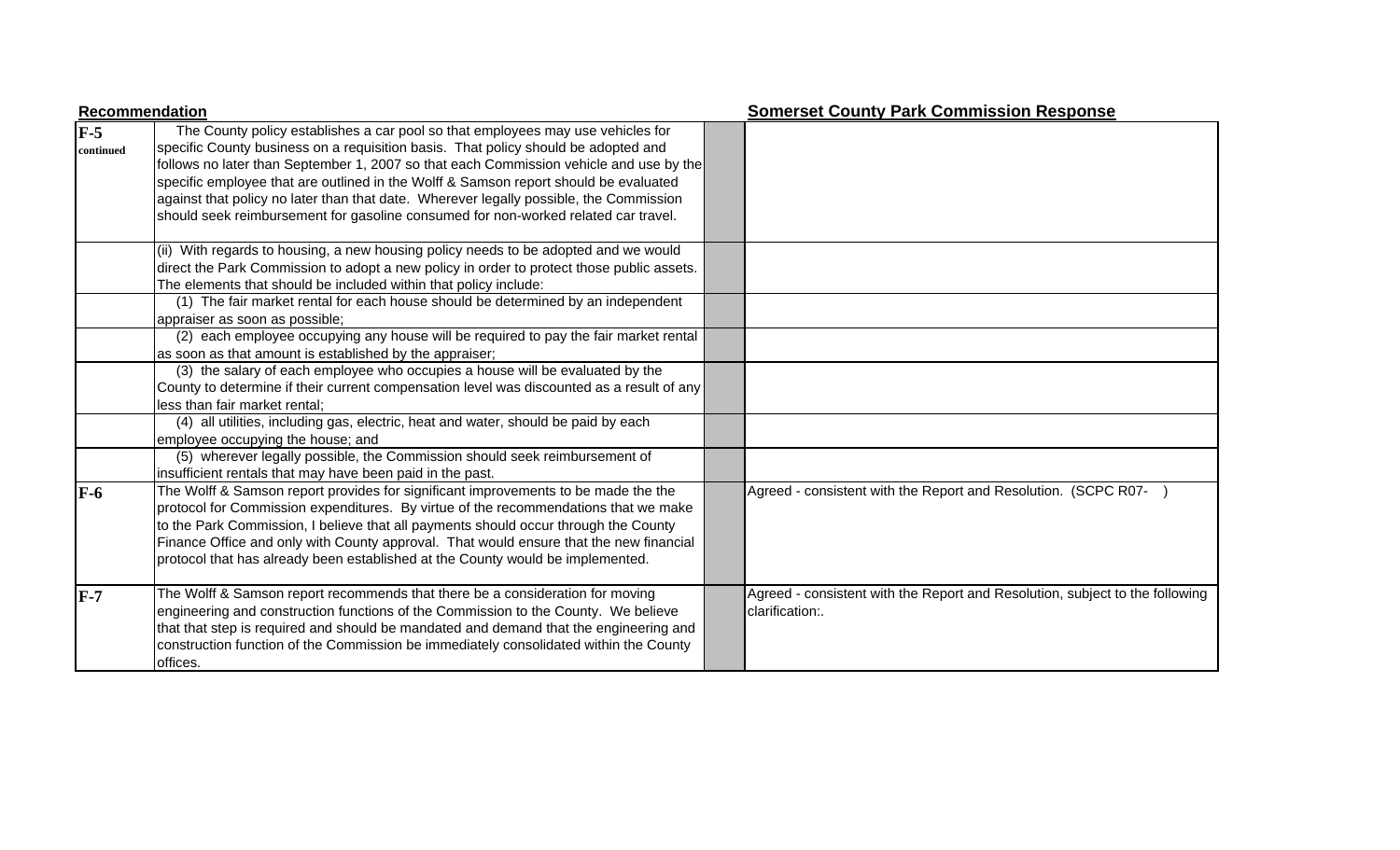| Recommendation     |                                                                                                                                                                                                                                                                                                                                                                                                                                                                                                                                                                | <b>Somerset County Park Commission Response</b>                                                                                                                                                                                                                                                                                                                                                                        |
|--------------------|----------------------------------------------------------------------------------------------------------------------------------------------------------------------------------------------------------------------------------------------------------------------------------------------------------------------------------------------------------------------------------------------------------------------------------------------------------------------------------------------------------------------------------------------------------------|------------------------------------------------------------------------------------------------------------------------------------------------------------------------------------------------------------------------------------------------------------------------------------------------------------------------------------------------------------------------------------------------------------------------|
| $F-7$<br>continued |                                                                                                                                                                                                                                                                                                                                                                                                                                                                                                                                                                | The SCPC cannot embrace the 'mandate' for "immediate consolidation]<br>within the County offices". We are sensitive to employee's rights issues and<br>the potential for employment claims if the transition in not accomplished<br>properly and lawfully. However, we acknowledge and agree to work with the<br>County to accomplish an orderly, expeditious and lawful consolidation of<br>such services. (SCPC R07- |
| $F-8$              | The Wolff & Samson report recommends that reorganization of Commission<br>management to eliminate interference and encroachment by Commissioners in day-to-<br>day activities and decisions of the Park Commission. While that recommendation should<br>be immediate and whole-heartedly adopted, I believe that further steps need to be taken.<br>recommend that we call for the immediate resignation of any Commissioner that has<br>encroached day-to-day activities or who has influenced public contracts as described in<br>the Wolff & Samson report. | Agreed - consistent with Report and Resolution, subject to the following<br>clarification:                                                                                                                                                                                                                                                                                                                             |
|                    |                                                                                                                                                                                                                                                                                                                                                                                                                                                                                                                                                                | The SCPC acknowledges the recommendation of the Freeholders in the<br>last sentence in this section which the SCPC recognizes can ands should be<br>examined and evaluated (and acted upon if applicable) by each Park<br>Commissioner on an individual basis. (SCPC R07-                                                                                                                                              |
| $F-9$              | The Wolff & Samson report calls for certain individuals to be evaluated and in<br>appropriate cases replaced, either through termination or reassignment. We believe that<br>certain of those employees would be encompassed within a consolidation of departments<br>within the County and the County will undertake to make ; that required evaluation as<br>soon as that consolidation occurs.                                                                                                                                                              | Agreed - consistent with Report and Resolution. (SCPC R07-)                                                                                                                                                                                                                                                                                                                                                            |
|                    | With regards to other Park Commission employees identified in the report, the<br>Freeholders should demand that the Commission immediately take action to determine if<br>any action should be taken with regards to any specific employees. The report<br>recommends that an independent party should conduct that evaluation and we at the<br>County demand that that independent party be determined or approved by the County.                                                                                                                             |                                                                                                                                                                                                                                                                                                                                                                                                                        |
| $F-10$             | The report recommends that document management within the Finance Department of<br>the County Park Commission should be significantly improved. Consolidation of the Park<br>Commission Finance with in the County Finance should meet this recommendation.                                                                                                                                                                                                                                                                                                    | Agreed - consistent with Report and Resolution. (SCPC R07- )                                                                                                                                                                                                                                                                                                                                                           |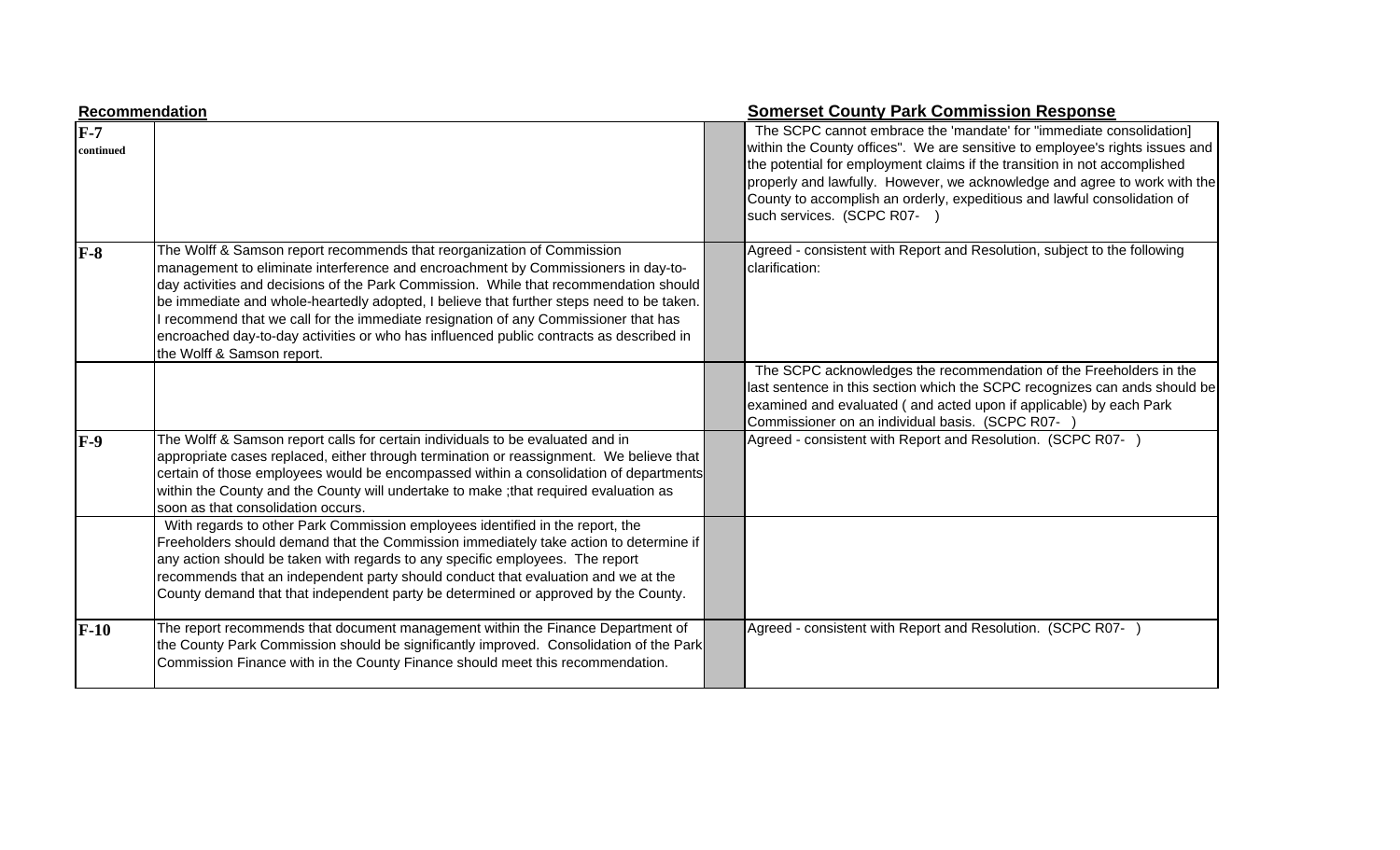|        | Recommendation                                                                                                                                                                                                                                                                                                                                                                                                                                                                                                                                                    | <b>Somerset County Park Commission Response</b>                                                                                                                                                                                                                                                                                         |  |
|--------|-------------------------------------------------------------------------------------------------------------------------------------------------------------------------------------------------------------------------------------------------------------------------------------------------------------------------------------------------------------------------------------------------------------------------------------------------------------------------------------------------------------------------------------------------------------------|-----------------------------------------------------------------------------------------------------------------------------------------------------------------------------------------------------------------------------------------------------------------------------------------------------------------------------------------|--|
| $F-11$ | The Wolff & Samson report recommends that significant education be provided to Park<br>Commission employees regarding financial protocol and purchasing regulations. We<br>recognize that much of that training has already been implemented and that it should be<br>made available and made a requirement to all Commission staff.                                                                                                                                                                                                                              | Agreed - consistent with Report and Resolution. (SCPC R07- )                                                                                                                                                                                                                                                                            |  |
| $F-12$ | The recommendation concerning the collection of sales tax for sales of cigars apparently<br>has already been rectified.                                                                                                                                                                                                                                                                                                                                                                                                                                           | Agreed - consistent with Report and Resolution. (SCPC R07- )                                                                                                                                                                                                                                                                            |  |
| $F-13$ | Certain recommendations are made regarding the Somerset County Park Foundation.<br>The Somerset County Park Foundation is an independent non-profit organization. The<br>organization or operation of the foundation, we understand, has been conducted by<br>independent trustees, several of whom may be Park Commissioners. None of the<br>information concerning its organization, management or purposes has ever been shared<br>with the Somerset County Freeholder Board.                                                                                  | Agreed - consistent with Report and Resolution. (SCPC R07- )                                                                                                                                                                                                                                                                            |  |
|        | Given the nature of the Wolff & Samson report and the question that it has imposed<br>upon the financial and spending practices of the Park Commission and to the public<br>funds entrusted to it, we would direct that the Freeholders be provided with greater<br>participation and oversight into the Foundation's activities. Freeholders should either<br>participate as trustees or be able to appoint two of the trustees to that Foundation.                                                                                                              |                                                                                                                                                                                                                                                                                                                                         |  |
| $F-14$ | As recognized in the report, Wolff & Samson did not hire a forensic accountant to further<br>investigate some of the activities that were brought to light in the report. That action has<br>not been authorized to date, only because the freeholders needed to com to grips with<br>the problems and issues that have been raised into he report and then to make a<br>determination as to what steps need to be followed.                                                                                                                                      | This is not within the SCPC control. If the County elects to hire a forensic<br>accountant, the SCPC will cooperate fully as it had with the extremely<br>thorough, comprehensive and professional investigation conducted by the<br>Somerset County Prosecutor's Office and in connection with the Wolf &<br>Samson Report. (SCPC R07- |  |
|        | I would recommend that one of those next steps certainly be the hiring of a forensic<br>accountant to investigate those issues raised by the report. I recommend that the<br>Freeholders immediately authorize Wolff & Samson to proceed and hire a forensic<br>accountant, the cost of which shall be subject to our review and approval. This firm will<br>investigate Park Commission expenditures and determine whether any action needs to<br>be taken with regards to seeking reimbursement to the County Park Commission for any<br>of those expenditures. |                                                                                                                                                                                                                                                                                                                                         |  |
| $F-15$ | It is my recommendation that the Park Commission be required and demanded to<br>immediately follow and implement each and every one of the recommendations set forth<br>in the Wolff & Samson report, as well as the additional conditions that I have outlined<br>today.                                                                                                                                                                                                                                                                                         |                                                                                                                                                                                                                                                                                                                                         |  |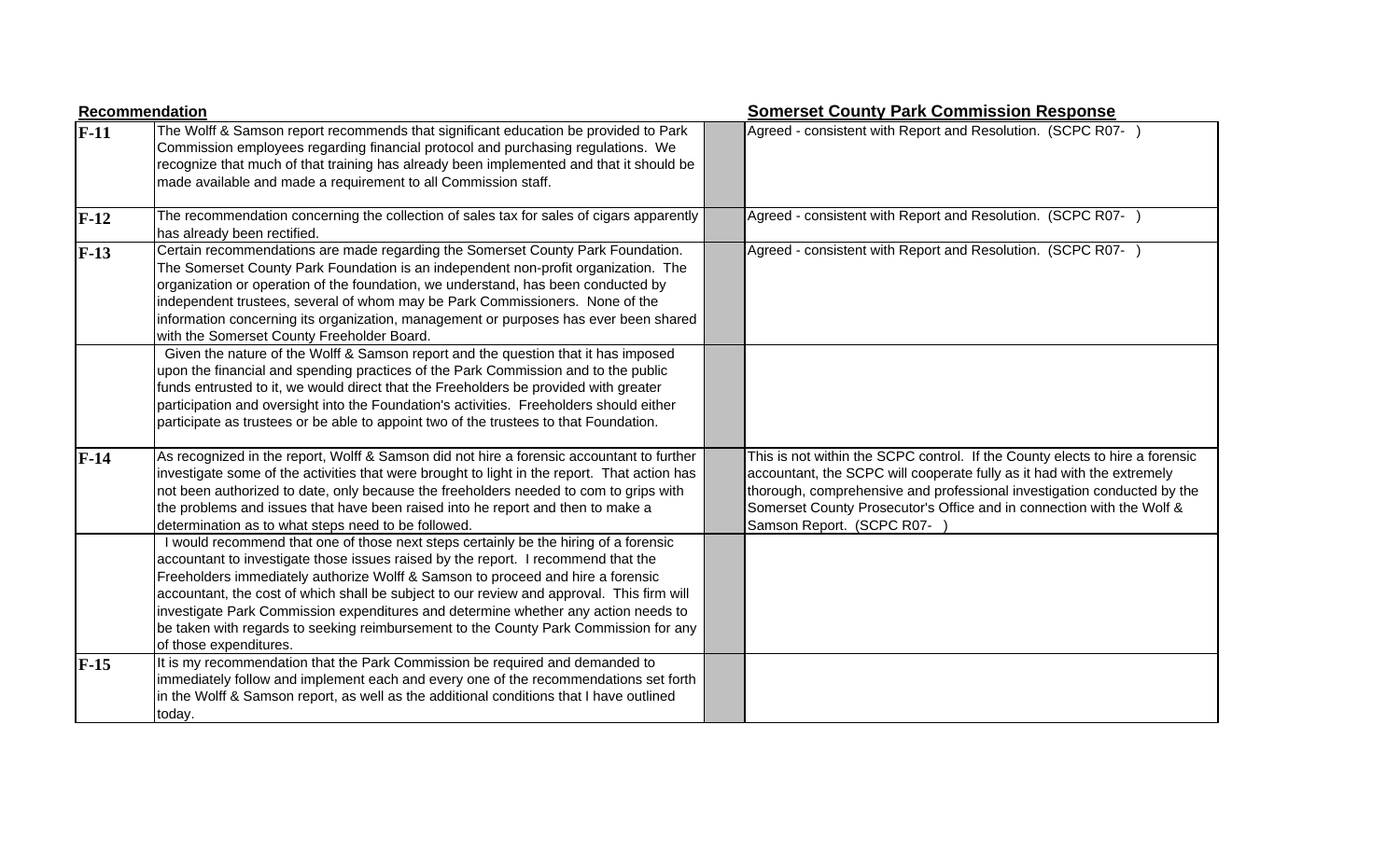| Recommendation      |                                                                                                                                                                                                                                                                                                                                                             |  | <b>Somerset County Park Commission Response</b> |
|---------------------|-------------------------------------------------------------------------------------------------------------------------------------------------------------------------------------------------------------------------------------------------------------------------------------------------------------------------------------------------------------|--|-------------------------------------------------|
| $F-15$<br>continued | In addition, I ask again that the Board of Chosen Freeholder immediately authorize<br>County Counsel to research the various legal bases by which the Park Commission may<br>be dissolved, if this becomes necessary, thereby making its operation a Somerset county<br>Government Department, completely and entirely responsible to the Freeholder Board. |  |                                                 |
|                     |                                                                                                                                                                                                                                                                                                                                                             |  |                                                 |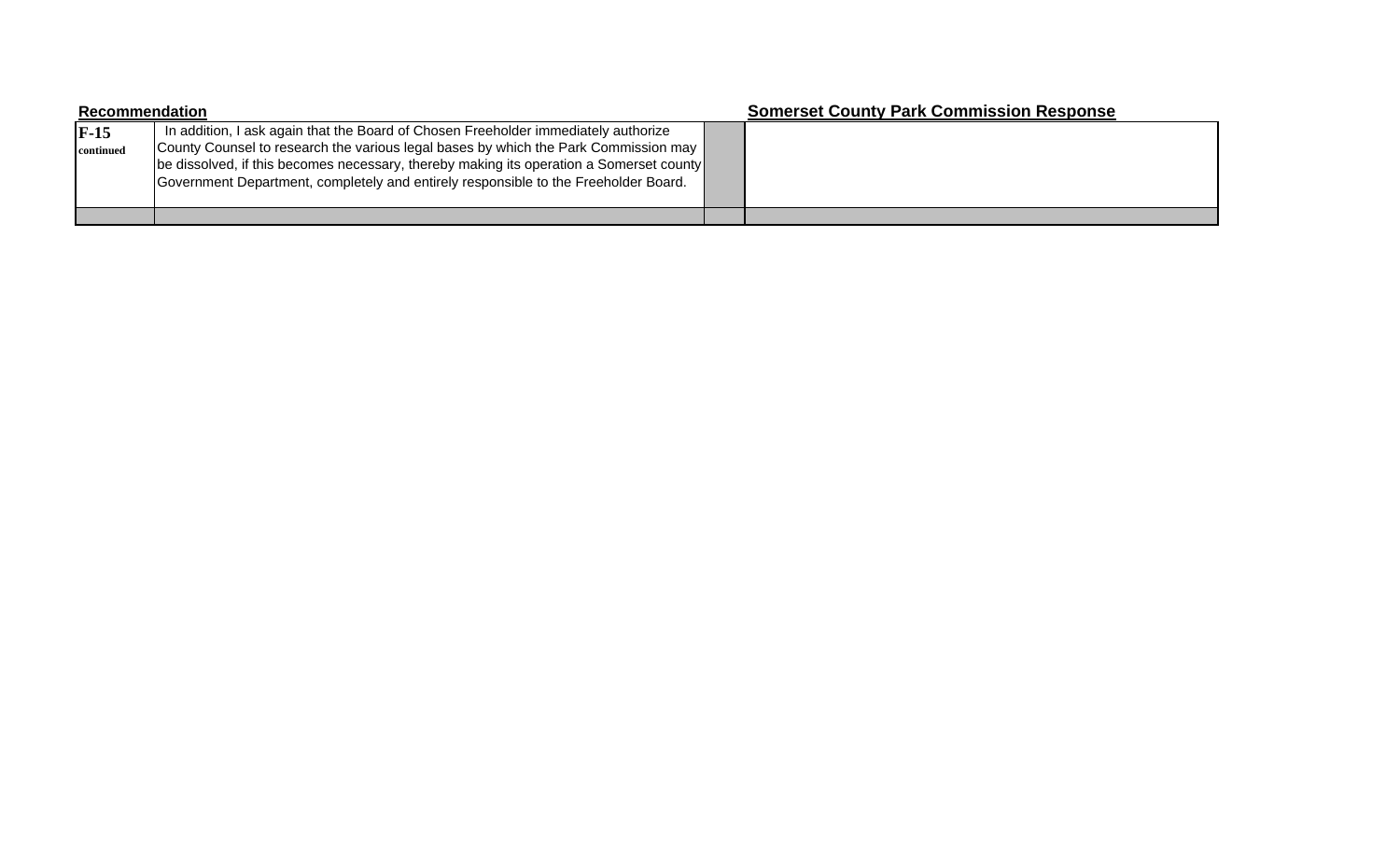### **Key**

**WS** = Wolff and Samson recommendations

**F** = Freeholder Fontana recommendations

**RP** = Reform Proposals offered by SCPC

# **Recommendations**

# **Action Steps Contract Contract Contract Contract Contract Contract Contract Contract Contract Contract Contract Contract Contract Contract Contract Contract Contract Contract Contract Contract Contract Contract Contract**

| $WS-1$ | The County Treasurer should continue and expand his oversight role over | The County Treasurer, who also serves as the Commission's treasurer, has been                        | <b>Completed</b> |
|--------|-------------------------------------------------------------------------|------------------------------------------------------------------------------------------------------|------------------|
|        | the Commission. (Also see F-1)                                          | attending SCPC meetings for the past 21 months. For the past 21 months, all purchases                |                  |
|        |                                                                         | of goods and services have been approved by the County Purchasing Agent who is                       |                  |
|        |                                                                         | overseen by the County Treasurer.                                                                    |                  |
| $WS-2$ | The Commission's Finance Committee must continue to meet on a           | SCPC President Fuerst has appointed two Commissioners (Horowitz and Gillen) to the                   | Completed        |
|        | monthly basis and must increase its oversight of procurement and        | Finance Committee which is expected to meet before the next Commission meeting. The                  |                  |
|        | spending practices of the Commission. (Also see F-2)                    | Finance Committee will meet on a monthly basis.                                                      |                  |
| $WS-3$ | The County purchasing office should manage all of the Commission's      | The SCPC purchasing and procurement activities have been managed by the County                       | Completed        |
|        | purchasing and procurement activities. (Also see F-3)                   | Finance Office for the past 21 months and will continue to do so. In the past 21 months,             |                  |
|        |                                                                         | all SCPC staff who are involved in procurement and who use the accounting system have                |                  |
|        |                                                                         | been given updated training in these areas and will continue to receive such training on as          |                  |
|        |                                                                         | as-needed basis.                                                                                     |                  |
| $WS-4$ | The method by which RFPs are issued should include a procedure which    | All RFPs are issued in accordance with policies and procedures established under law                 | Completed        |
|        | requires that all actions be conducted in accordance with guidance from | and are reviewed by the Park Commission Purchasing Agent. The Commission has                         |                  |
|        | the County purchasing office. (Also see F-4)                            | adopted a \$17,500 bid threshold, which is lower than that required under law (\$29,500).            |                  |
| $WS-5$ | Financial oversight must include a thorough review of the Commission's  | Vehicle Policy- The SCPC adopted a vehicle policy consistent with the county policy at the Completed |                  |
|        | policy on the use of Commission-issued vehicles and Commission-owned    | Commission's meeting on September 20, 2007. President Fuerst has appointed a                         |                  |
|        | homes occupied by Commission employees and their families. (Also see    | committee to oversee its implementation which will include a determination as to who is              |                  |
|        | $F-5$                                                                   | entitled to a vehicle.                                                                               |                  |
|        |                                                                         | Housing Policy - The Commission's Housing Committee (Consiglio/Walsh) has been                       | Completed        |
|        |                                                                         | meeting and has accumulated materials from other County and State Parks systems. The                 |                  |
|        |                                                                         | Committee drafted a new Commission policy and forwarded it to the County for review                  |                  |
|        |                                                                         | and comment. The Commission adopted the policy on October 18, 2007.                                  |                  |
|        |                                                                         |                                                                                                      |                  |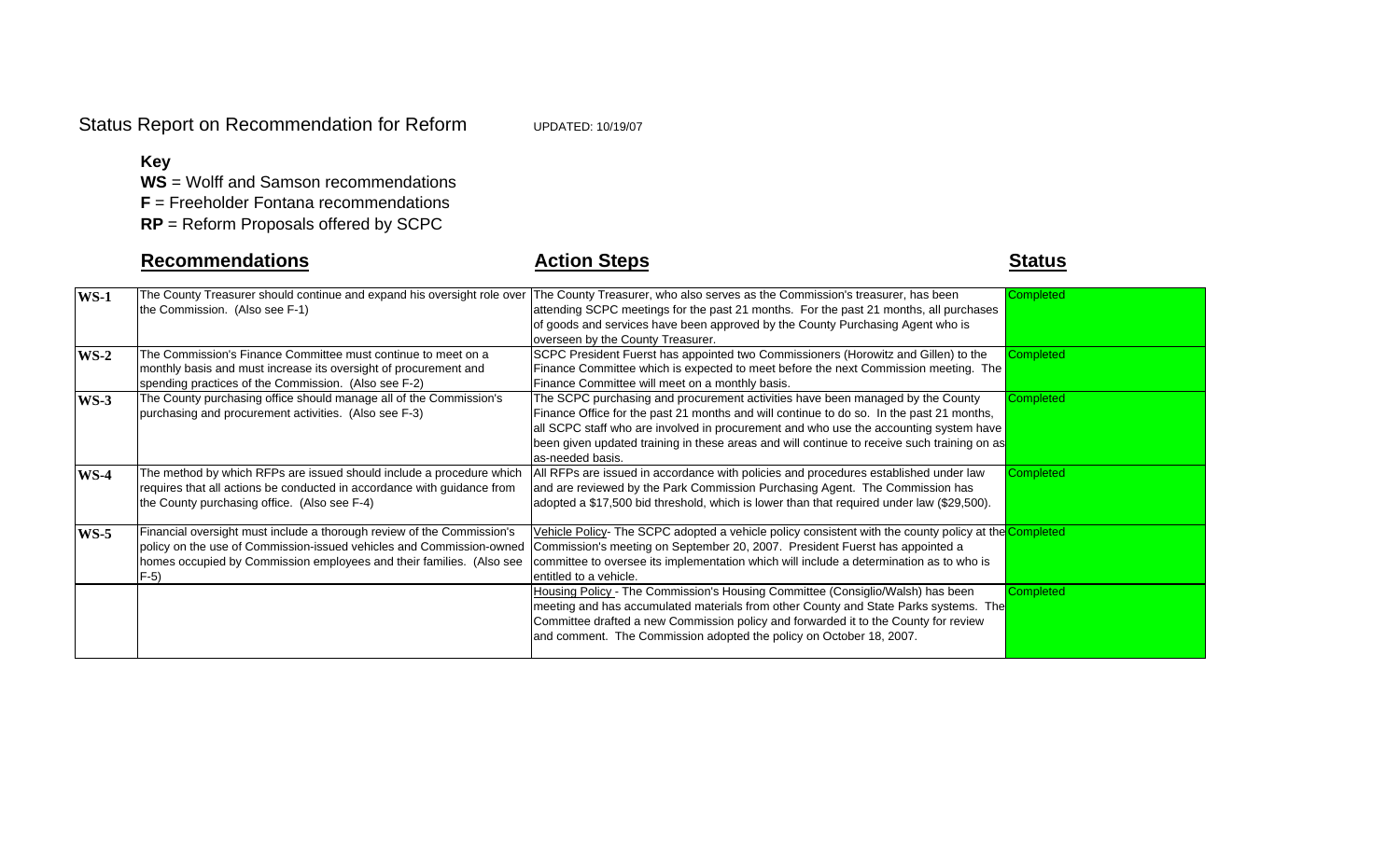|              | <b>Recommendations</b>                                                                                                                                                                                                                                                                                      | <b>Action Steps</b>                                                                                                                                                                                                                                                                                                                                                                                                                                                                      | <b>Status</b>                                 |
|--------------|-------------------------------------------------------------------------------------------------------------------------------------------------------------------------------------------------------------------------------------------------------------------------------------------------------------|------------------------------------------------------------------------------------------------------------------------------------------------------------------------------------------------------------------------------------------------------------------------------------------------------------------------------------------------------------------------------------------------------------------------------------------------------------------------------------------|-----------------------------------------------|
| $WS-6$       | Systems must be immediately developed and implemented to ensure that<br>purchase orders are signed and certified, and requisition forms, with<br>supervisor signatures, are utilized for each and every employee<br>reimbursement. (Also see F-6)                                                           | Such procedures have been in place for the past year and have been overseen and<br>supervised by the Somerset County Finance Office, County Purchasing Agent, and the<br>County/Commission Treasurer.                                                                                                                                                                                                                                                                                    | Completed                                     |
| <b>WS-7</b>  | The Commission and the County should consider moving the engineering<br>and construction functions of the Commission into the County's existing<br>engineering and construction departments. (Also see F-7)                                                                                                 | SCPC Counsel Riker Danzig has requested an opportunity to meet with County<br>representatives to help facilitate the planned transition. Special Counsel to the<br>Freeholders has met with the Commission's HR manager and is scheduling meetings with<br>Commission staff to effectuate the transition of services.                                                                                                                                                                    | In progress - on schedule with the<br>County. |
| <b>WS-8</b>  | Reorganization of Commission management should be considered to<br>eliminate interference and encroachment by Commissioners in day-to-day<br>activities and decisions. (Also see F-8)                                                                                                                       | SCPC Special Counsel Riker Danzig prepared draft bylaws for the Commission to<br>consider. Among other things, these bylaws address the role and responsibilities of a<br>Park Commissioner. A draft of the bylaws was presented at the Commission meeting on<br>September 20, 2007 and were adopted on October 18, 2007.                                                                                                                                                                | Completed                                     |
| <b>WS-9</b>  | Individuals currently responsible for day-to-day administrative oversight:<br>inance and procurement, construction and engineering, planning and<br>management should be evaluated by an independent party.                                                                                                 | Under the supervision of the Freeholders, a management review will be conducted that<br>will evaluate all senior managers at the SCPC                                                                                                                                                                                                                                                                                                                                                    | Pending - County Freeholders taking<br>llead  |
| <b>WS-10</b> | Document management within the Finance Department must be<br>significantly improved. (Also see F-10)                                                                                                                                                                                                        | Document management is now being handled through a cooperative arrangement with<br>County Finance Office and with the oversight of the County/Commission Treasurer. This<br>arrangement has been in existence for the past two years.                                                                                                                                                                                                                                                    | Completed                                     |
| <b>WS-11</b> | Significant education is required to explain to Commission personnel the<br>requirements of, and the benefits of, the public bidding laws. (Also see F-<br>11)                                                                                                                                              | Employees have already been through a extensive training process that was provided by<br>the county. This is an ongoing commitment by the Commission to remain on top of the<br>appropriate laws, statutes and practices. Additional classes have been requested and the<br>Commission is waiting a response. This program has been in place for 2 years.                                                                                                                                | Completed                                     |
| <b>WS-12</b> | The issue relating to the failure to collect sales tax on the Commission's<br>sales of cigars has apparently been rectified. (Also see F-12)                                                                                                                                                                | The cigar tax matter has been rectified.                                                                                                                                                                                                                                                                                                                                                                                                                                                 | Completed                                     |
| <b>WS-13</b> | With respect to the Foundation, improvements to protocols have already<br>been implemented, including quarterly meetings of the trustees and<br>officers to discuss expenditures. It may be advisable for the Foundation to<br>utilize more of the funds it has collected to carry out its stated purposes. | The Park Foundation is a separate entity and has been advised of the W&S report. At a<br>recent Board of Directors meetings, the Foundation has authorized numerous additional<br>project funding requests of the Commission staff, has considered an expanded Board<br>membership, has changed counsel and auditor, has solicited new banking services and<br>will continue to be an advocate for the many excellent programs and facilities of the<br>Somerset County Park Commission. | Completed                                     |
|              |                                                                                                                                                                                                                                                                                                             |                                                                                                                                                                                                                                                                                                                                                                                                                                                                                          |                                               |
| $F-1$        | The Wolff & Samson report indicates that the County Treasurer now<br>serves as the Commission Treasurer. This should continue. (Also see<br>$WS-1)$                                                                                                                                                         | The County Treasurer, who also serves as the Commission's treasurer, has been<br>attending SCPC meetings for the past 21 months. For the past 21 months, all purchases<br>of goods and services have been approved by the County Purchasing Agent who is<br>overseen by the County Treasurer.                                                                                                                                                                                            | Completed                                     |
| $F-2$        |                                                                                                                                                                                                                                                                                                             | The second recommendation regarding mandated monthly meetings of the Following the recent resignations and appointment of new Commissioners, a new Finance Completed<br>Commission's Finance Committee should be complied with. (Also see WS Committee was appointed which will continue the practice of meeting regularly.                                                                                                                                                              |                                               |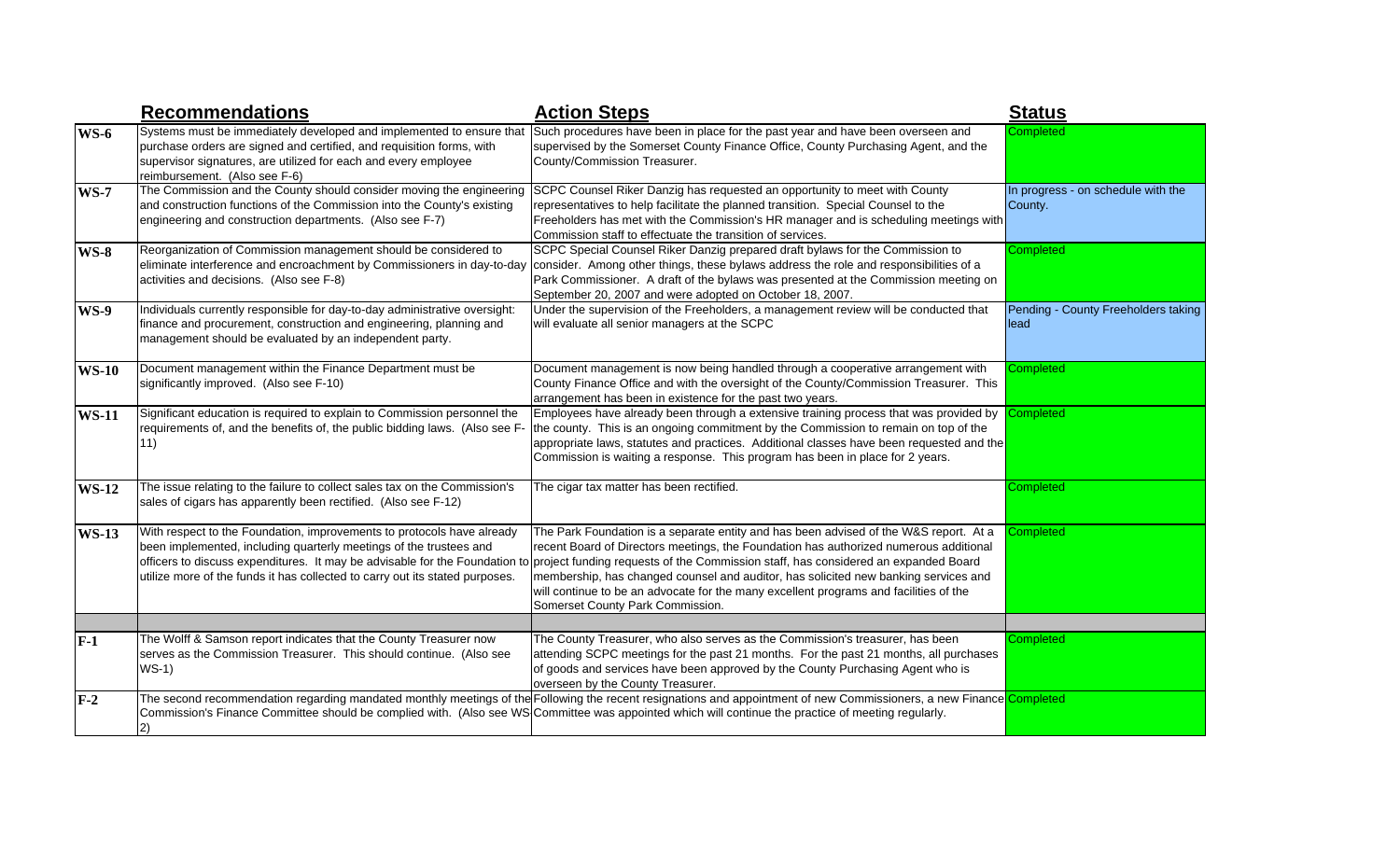|       | <b>Recommendations</b>                                                                                                                                                                                                                                                                                                                                                                                                                                                                                                                      | <b>Action Steps</b>                                                                                                                                                                                                                                                                                                                                                                                                                                  | <b>Status</b>    |
|-------|---------------------------------------------------------------------------------------------------------------------------------------------------------------------------------------------------------------------------------------------------------------------------------------------------------------------------------------------------------------------------------------------------------------------------------------------------------------------------------------------------------------------------------------------|------------------------------------------------------------------------------------------------------------------------------------------------------------------------------------------------------------------------------------------------------------------------------------------------------------------------------------------------------------------------------------------------------------------------------------------------------|------------------|
| $F-3$ | The Wolff & Samson recommendation #3 in the report provides that the<br>County Purchasing Office should manage all to the Commission's<br>burchasing and procurement activities. The Commission's purchasing and<br>procurement activities should actually be consolidated within existing<br>County Departments. Those functions should be folded into the County so as-needed basis.<br>that the County CFO and County Purchasing Agent must approve all<br>ourchase orders before issued. (Also see WS-3)                                | The SCPC purchasing and procurement activities have been managed by the County<br>Finance Office for the past 21 months and will continue to do so. In the past 21 months,<br>all SCPC staff who are involved in procurement and who use the accounting system have<br>been given updated training in these areas and will continue to receive such training on as                                                                                   | Completed        |
| $F-4$ | The Wolff & Samson report requires that RFPs issued should be done in<br>accordance with County policy. This recommendation should also be<br>strengthened and should provide that any RFPs issued should not only be<br>done in accordance with specific County policies, but again that all<br>requests must be specifically approved by the County CFO or his staff and<br>the County Purchasing Agent. (Also see WS-4)                                                                                                                  | All RFPs are issued in accordance with policies and procedures established under law<br>and are reviewed by the Park Commission Purchasing Agent. The Commission has<br>adopted a \$17,500 bid threshold, which is lower than that required under law (\$29,500).                                                                                                                                                                                    | Completed        |
| $F-5$ | The report indicates that the Commission's policy regarding the use of<br>automobiles and houses on County Parks should be reconsidered. (Also<br>see WS-5)                                                                                                                                                                                                                                                                                                                                                                                 | Vehicle Policy- The SCPC adopted a vehicle policy consistent with the county policy at the Completed<br>Commission's meeting on September 20, 2007. President Fuerst has appointed a<br>committee to oversee its implementation which will include a determination as to who is<br>entitled to a vehicle.                                                                                                                                            |                  |
|       | (i) The Somerset County Car Policy should be adopted by the Park<br>Commission and a County Committee should be established to determine<br>which, if any, automobiles should be taken home by Park Commission<br>staff. The County establishes a car pool so that employees may use<br>vehicles for specific County business on a requisition basis. That policy<br>should be adopted and followed no later than September 1, 2007. The<br>Commission should seek reimbursement for gasoline consumed for non-<br>work related car travel. | Housing Policy- President Fuerst appointed a committee to develop a housing policy that<br>protects the Commission's assets and ensures appropriate rent is paid by employees<br>residing in Commission-owned homes. The County, under Freeholder supervision, has<br>prepared appraisals for all Commisison residences. The new Commission policy has<br>been reviewed by the County and was adopted at the October 18, 2007 Commission<br>meeting. | Completed        |
|       | (ii) A new housing policy needs to be adopted and we would direct the<br>Park Commission to adopt a new policy in order to protect those public<br>assets. The elements that should be included within that policy include:                                                                                                                                                                                                                                                                                                                 | The Commission revised its housing policy in 1999 to specifically address the protection<br>of its public assets and drafted a revised policy. The Commission adopted the new policy<br>at its October 18, 2007 meeting.                                                                                                                                                                                                                             | <b>Completed</b> |
|       | (1) The fair market rental for each house should be determined by an<br>independent appraiser as soon as possible;                                                                                                                                                                                                                                                                                                                                                                                                                          | The FMV of all Commission residences was undertaken by the County. The<br>Commission's Housing Committee used current FMV data in its assessment and review<br>of its new policy.                                                                                                                                                                                                                                                                    | Completed        |
|       | (2) each employee occupying any house will be required to pay the fair<br>market rental as soon as that amount is established by the appraiser;                                                                                                                                                                                                                                                                                                                                                                                             | The Commission's Housing Committee has reviwed the residences in question and has<br>established FMV-based rental rates that are consistent with the provisions of the new<br>housing policy; these have been reviewed by the County.                                                                                                                                                                                                                | Completed        |
|       | (3) the salary of each employee who occupies a house will be<br>evaluated by the County to determine if their current compensation level<br>was discounted as a result of any less than fair market rental;                                                                                                                                                                                                                                                                                                                                 | The Commission has never discounted employee compensation to reflect a housing<br>benefit.                                                                                                                                                                                                                                                                                                                                                           | <b>Completed</b> |
|       | (4) all utilities, including gas, electric, heat and water, should be paid<br>by each employee occupying the house; and                                                                                                                                                                                                                                                                                                                                                                                                                     | All employees had been responsible for their respective utilities other than fuel oil. The<br>new policy addresses that issue and offers a mechanism for the collection of same as part<br>of any new employee residential agreements.                                                                                                                                                                                                               | Completed        |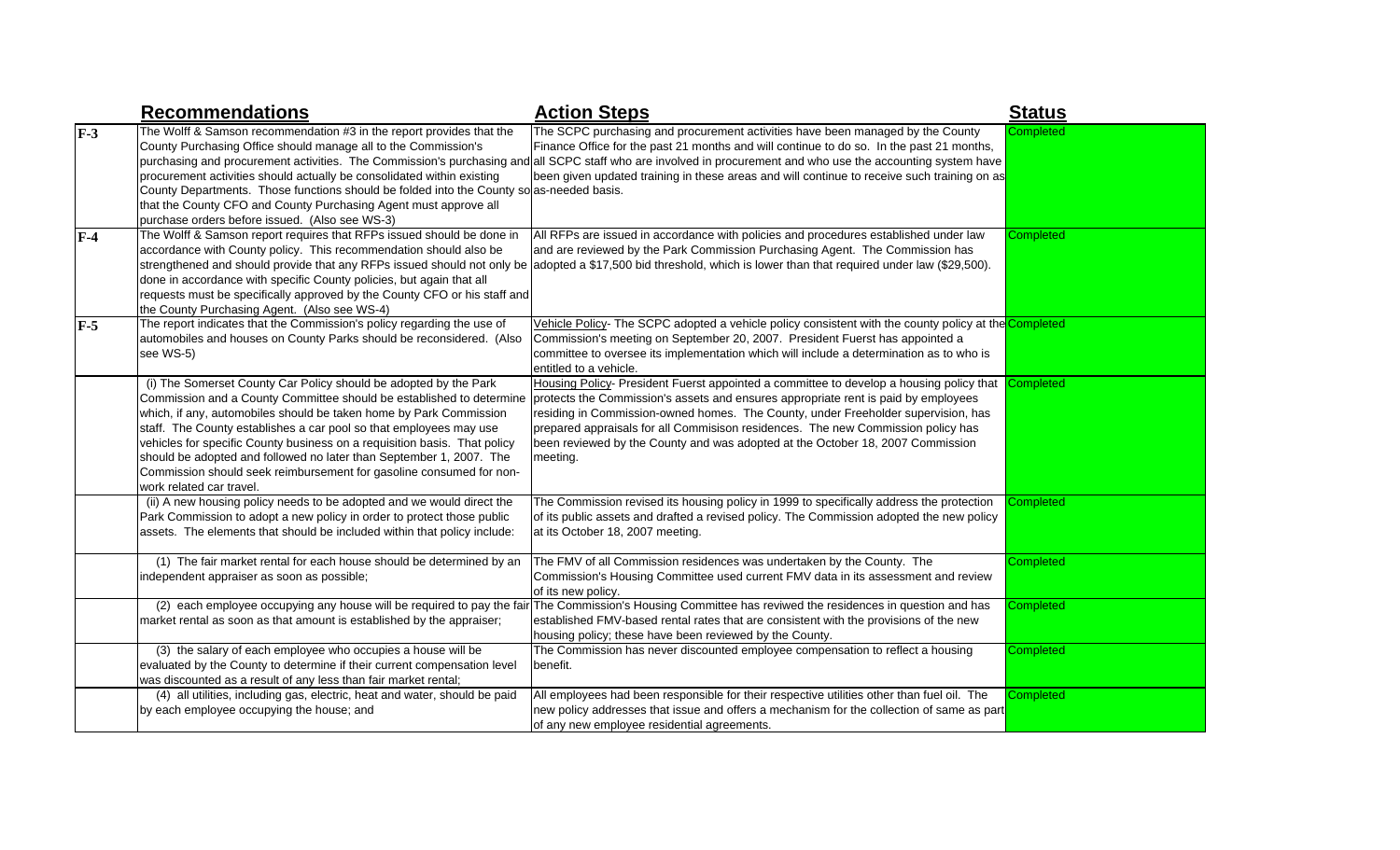|        | <b>Recommendations</b>                                                                                                                                                                                                                                                                                                                                                                                             | <b>Action Steps</b>                                                                                                                                                                                                                                                                                                                                                                                                                                                                                                                                                                                                                                      | <b>Status</b>                                |
|--------|--------------------------------------------------------------------------------------------------------------------------------------------------------------------------------------------------------------------------------------------------------------------------------------------------------------------------------------------------------------------------------------------------------------------|----------------------------------------------------------------------------------------------------------------------------------------------------------------------------------------------------------------------------------------------------------------------------------------------------------------------------------------------------------------------------------------------------------------------------------------------------------------------------------------------------------------------------------------------------------------------------------------------------------------------------------------------------------|----------------------------------------------|
|        | (5) wherever legally possible, the Commission should seek<br>reimbursement of insufficient rentals that may have been paid in the past.                                                                                                                                                                                                                                                                            | This issue was reviewed by counsel. Commission employees currently hold maintenance<br>agreements with the Commission that were established pursuant to duly adopted policies<br>of the Commission.                                                                                                                                                                                                                                                                                                                                                                                                                                                      | Completed                                    |
| $F-6$  | All SCPC payments should occur through the County Finance Office and<br>only with County approval. (Also see WS-6)                                                                                                                                                                                                                                                                                                 | Such procedures have been in place for the past year and have been overseen and<br>supervised by the Somerset County Finance Office, County Purchasing Agent and the<br>County/Commission Treasurer.                                                                                                                                                                                                                                                                                                                                                                                                                                                     | Completed                                    |
| $F-7$  | The engineering and construction function of the Commission should be<br>immediately consolidated within the county offices. (Also see WS-7)                                                                                                                                                                                                                                                                       | SCPC Special Counsel Riker Danzig has requested an opportunity to meet with County<br>representatives to help facilitate the planned transition. They are waiting for a response.<br>It is the Commission's understanding that the County has retained special counsel to<br>effectuate the transition of these functions. This concept is one that has been under<br>discussion with the County for 2 years.                                                                                                                                                                                                                                            | In progress- on schedule with the<br>County. |
| $F-8$  | Any Commissioner that has encroached day-to-day activities or who has<br>influenced public contracts as described in the Wolff & Samson report<br>should resign immediately. (Also see WS-8)                                                                                                                                                                                                                       | With the recent resignations of four commissioners, this item has become moot. In<br>addition, however, SCPC Special Counsel Riker Danzig has prepared draft bylaws for the<br>Commission to consider. Among other things, these bylaws would address the role and<br>responsibilities of a Park Commissioner. A draft of the bylaws was presented at the<br>Commission meeting on September 20, 2007 and were adopted on October 18, 2007.                                                                                                                                                                                                              | Completed                                    |
| $F-9$  | The Wolff & Samson report calls for certain individuals to be evaluated<br>and in appropriate cases replaced, either through termination or<br>reassignment. We believe that certain of those employees would be<br>encompassed within a consolidation of departments within the County and<br>the County will undertake to make that required evaluation as soon as that<br>consolidation occurs. (Also see WS-9) | Under the direction of the County Freeholders, a management review will be conducted                                                                                                                                                                                                                                                                                                                                                                                                                                                                                                                                                                     | Pending - County Freeholders taking<br>lead  |
| $F-10$ | Commission should be significantly improved. Consolidation of the Park<br>Commission Finance with the County Finance should meet this<br>recommendation. (Also see WS-10)                                                                                                                                                                                                                                          | Document management within the Finance Department of the County Park Document management is now being handled through a cooperative arrangement with<br>County Finance Office and with the oversight of the County/Commission Treasurer. This<br>arrangement has been in existence for the past two years.                                                                                                                                                                                                                                                                                                                                               | Completed                                    |
| $F-11$ | Significant education should be provided to Park Commission employees<br>regarding financial protocol and purchasing regulations. We recognize<br>see WS-11)                                                                                                                                                                                                                                                       | Employees have already been through a extensive training process that was provided by<br>the County. This is an ongoing commitment by the Commission to remain on top of the<br>that much of that training has already been implemented and that it should appropriate laws, statutes and practices. Additional classes have been requested and the<br>be made available and made a requirement to all Commission staff. (Also Commission is waiting a response. This program has been in place for two years.                                                                                                                                           | <b>Completed</b>                             |
| $F-12$ | The Collection of sales tax for sales of cigars apparently has already been This item has been rectified.<br>rectified. (Also see WS-12)                                                                                                                                                                                                                                                                           |                                                                                                                                                                                                                                                                                                                                                                                                                                                                                                                                                                                                                                                          | Completed                                    |
| $F-13$ | The Freeholders should be provided with greater participation and<br>participate as trustees or be able to appoint two of the trustees to that<br>Foundation. (Also see WS-13)                                                                                                                                                                                                                                     | The Park Foundation is a separate entity and has been advised of the W&S report. At a<br>oversight into the SCPC Foundations' activities. Freeholders should either recent Board of Directors meetings, the Foundation has authorized numerous additional<br>project funding requests of the Commission staff, has considered an expanded Board<br>membership, has changed counsel and auditor, has solicited new banking services and<br>will continue to be an advocate for the many excellent programs and facilities of the<br>Somerset County Park Commission. The Park Foundation is expected to add members<br>to its Board in the coming months. | In progress - on schedule                    |